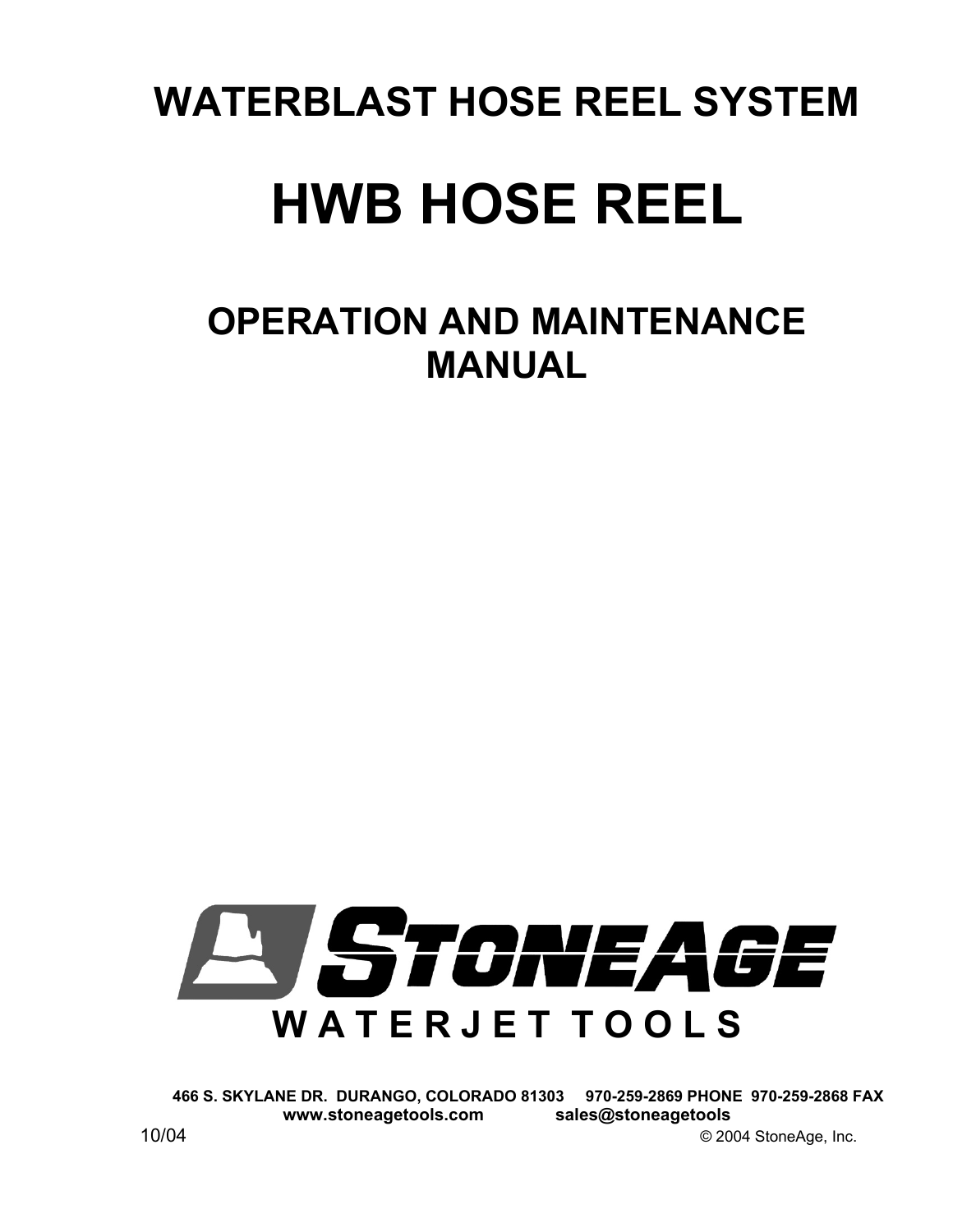# **TABLE OF CONTENTS**

- 1.0 INTRODUCTION
- 2.0 SAFETY WARNING
- 3.0 DESCRIPTION
- 4.0 ASSEMBLY INSTRUCTIONS
- 5.0 ASSEMBLY DRAWING
- 6.0 WARRANTY APPENDIX
	- A. SG Swivel

### **1.0 INTRODUCTION**

This manual was prepared to provide the operator with the basic information needed to operate and service this equipment. The operating recommendations in the manual will ensure that you receive satisfactory performance. All operating personnel responsible for the care of this equipment should be familiar with the information in this manual.

If you have any questions or problems with this equipment, please contact the distributor you obtained the product from, or the manufacturer:

#### **StoneAge, Inc.**

466 S. Skylane Dr. Durango, CO 81303 970-259-2869 Phone 970-259-2868 Fax www.stoneagetools.com

## **2.0 SAFETY WARNING**

Operations with this equipment can be potentially dangerous if caution is not exercised prior to and during tool use. Please read and follow all of these instructions, in addition to the guidelines in the WJTA Recommended Practices handbook.

- 2.1 Only competent and trained persons should operate this equipment.<br>2.2 The immediate work area should be marked off to keep out untrained
- The immediate work area should be marked off to keep out untrained persons.
- 2.3 All personnel in the area should wear appropriate personal protective equipment.
- 2.4 Inspect the equipment for visible signs of deterioration, damage, or improper assembly. Do not operate until repaired. Make sure all threaded connections are tight and leak free.
- 
- 2.5 Check nozzle orifices before use. If any are plugged, they must be cleaned or replaced.<br>2.6 The machine should be securely supported. Strong thrust is created by wateriets.
- 2.6 The machine should be securely supported. Strong thrust is created by waterjets.<br>2.7 This equipment should always be used with an operator controlled dump mechanis 2.7 This equipment should always be used with an operator controlled dump mechanism to release the high pressure water. If it is necessary to have a person work near the cleaning jets, then it is this person who should have control of the pressure dump.
- 2.8 Check that all control functions work properly before going to high pressure.
- 2.9 Do not exceed the maximum operating pressure specified for any component in a system.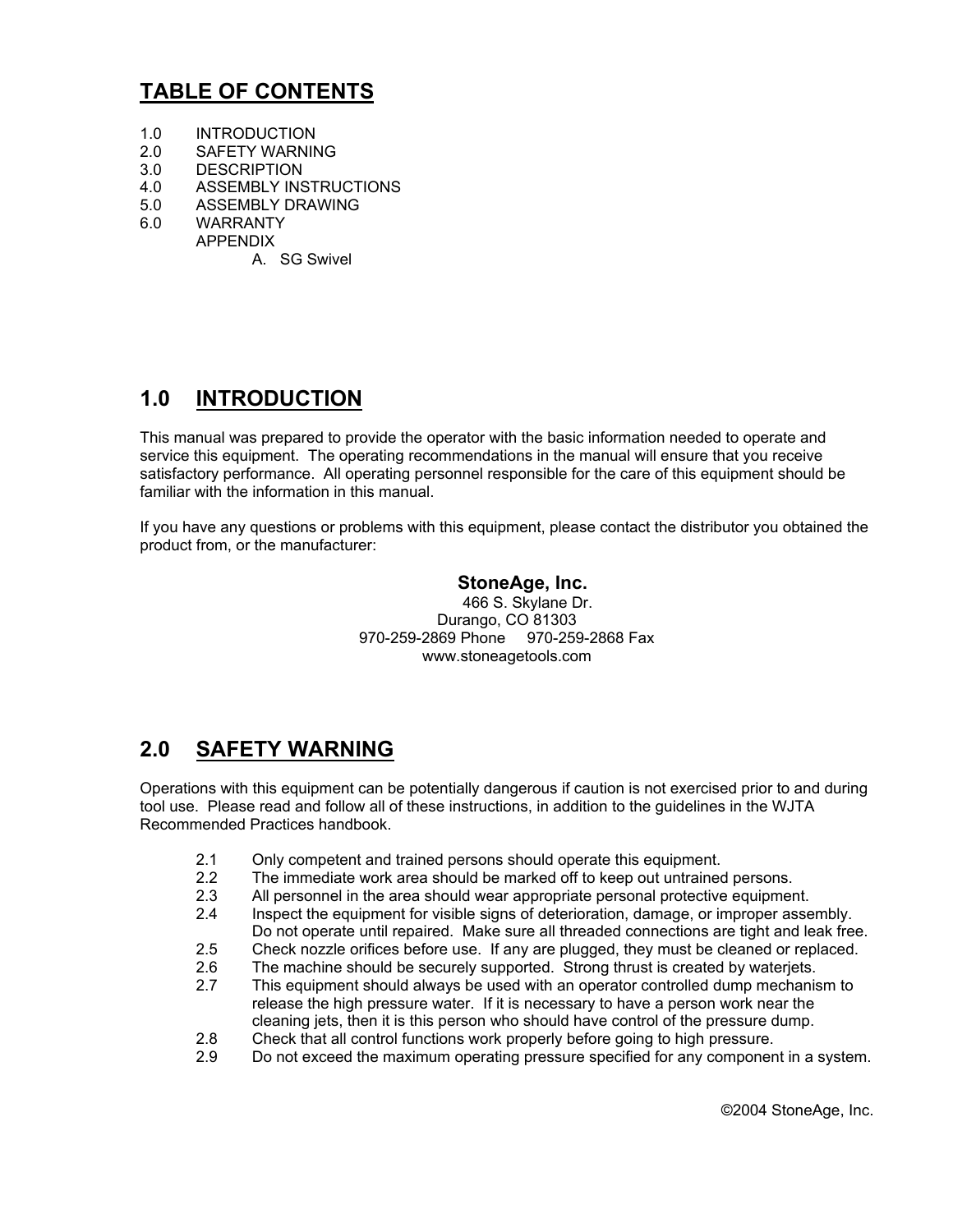## **3.0 DESCRIPTION**

This Waterblast Hose Reel System was designed to effectively store waterblast hose quickly and safely. The HWB reels can be used with various hose sizes and pressure ratings of 15000, 20000, or 40000 psi. (Note: Maximum working pressure must be specified during order to ensure proper reel component selection.)

Optional manual, air, electric, or hydraulic rewind models are available. The hose reel may also be purchased with various accessories including: clutches, brakes, guides, and hose stops for increased performance in specific applications. The air powered model requires 25 to 50 cfm at 80 psi; the hydraulic model requires 4 gpm at 1000 psi to operate. Note that if using hose reel to lower a hose and tool into a vessel that the torque generated by the weight of the hose and tool may exceed what an operator can manually support with the crank handle. Use of the brake can help safely lower the tool, but it may not be possible to pull the tool back up using the hand crank.

# **4.0 ASSEMBLY INSTRUCTIONS**

All HBW hose reels are shipped fully assembled. The hose needs to be clamped with the HWB 018 Hose Clamp and HWB 018 Shells, threaded thru the elbow and connected to the coupling on the swivel shaft.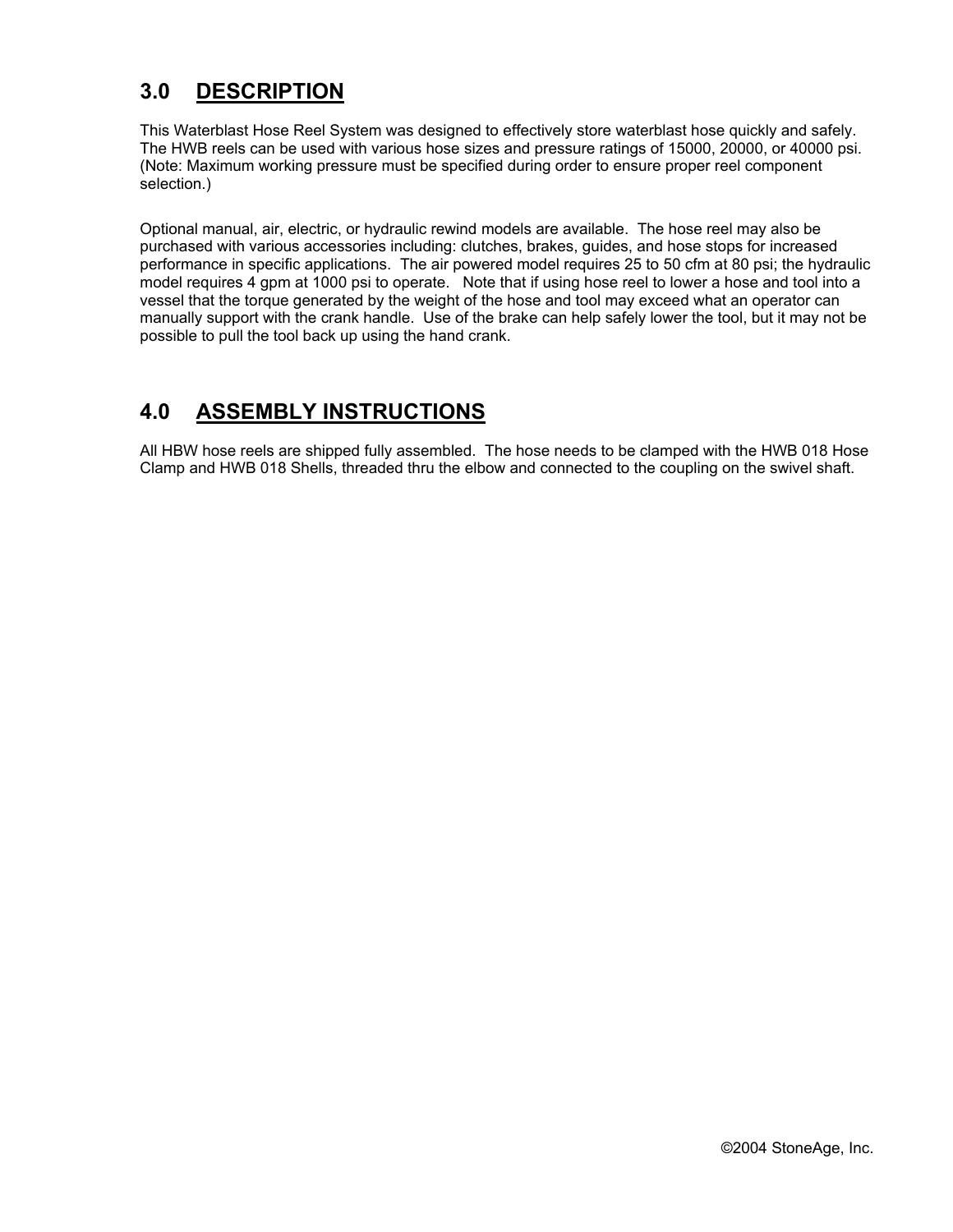